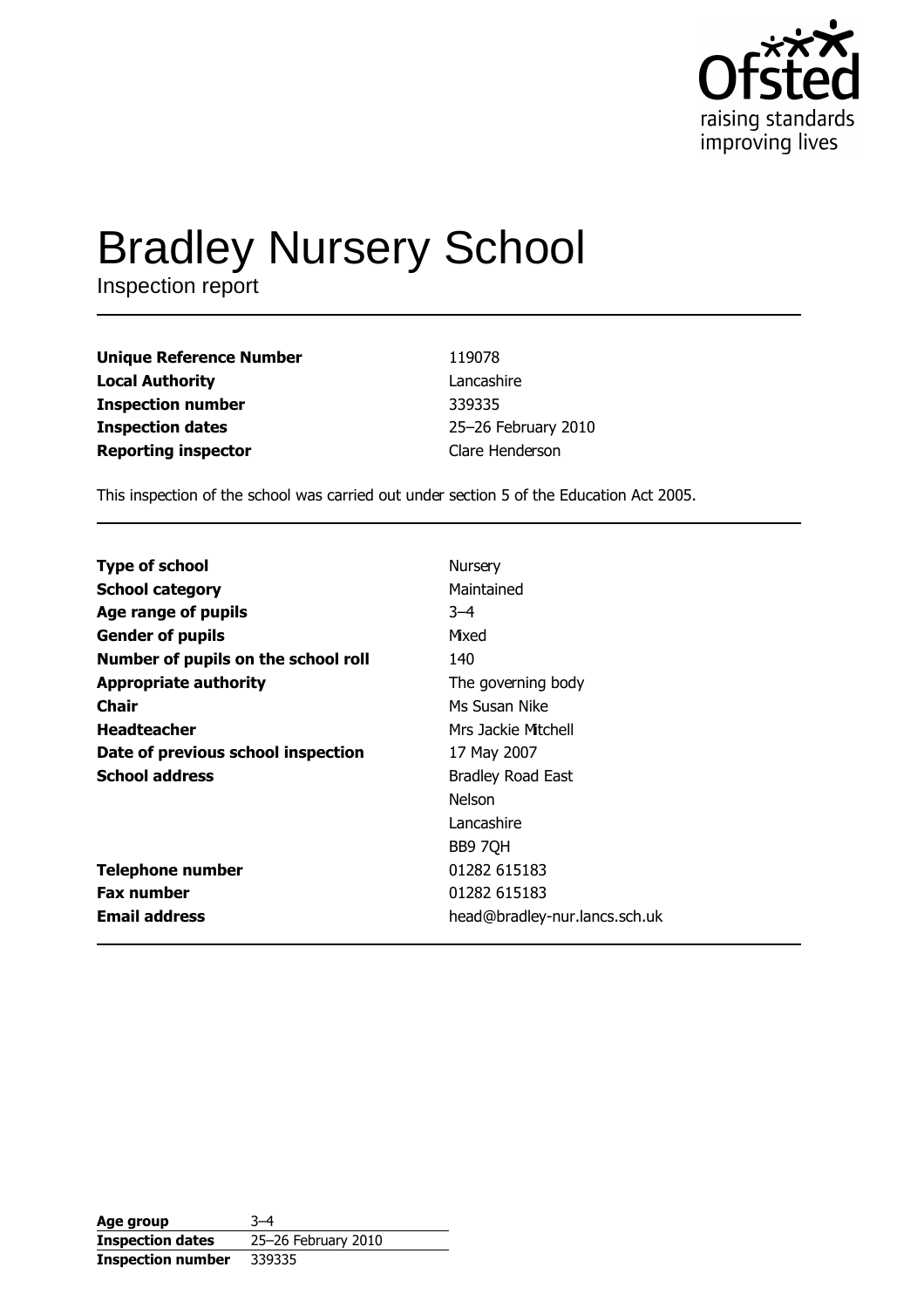The Office for Standards in Education, Children's Services and Skills (Ofsted) regulates and inspects to achieve excellence in the care of children and young people, and in education and skills for learners of all ages. It regulates and inspects childcare and children's social care, and inspects the Children and Family Court Advisory Support Service (Cafcass), schools, colleges, initial teacher training, work-based learning and skills training, adult and community learning, and education and training in prisons and other secure establishments. It rates council children's services, and inspects services for looked after children, safequarding and child protection.

Further copies of this report are obtainable from the school. Under the Education Act 2005, the school must provide a copy of this report free of charge to certain categories of people. A charge not exceeding the full cost of reproduction may be made for any other copies supplied.

If you would like a copy of this document in a different format, such as large print or Braille, please telephone 08456 404045, or email enquiries@ofsted.gov.uk.

You may copy all or parts of this document for non-commercial educational purposes, as long as you give details of the source and date of publication and do not alter the documentation in any way.

Royal Exchange Buildings St Ann's Square Manchester M2 7LA T: 08456 404045 Textphone: 0161 618 8524 E: enquiries@ofsted.gov.uk W: www.ofsted.gov.uk © Crown copyright 2010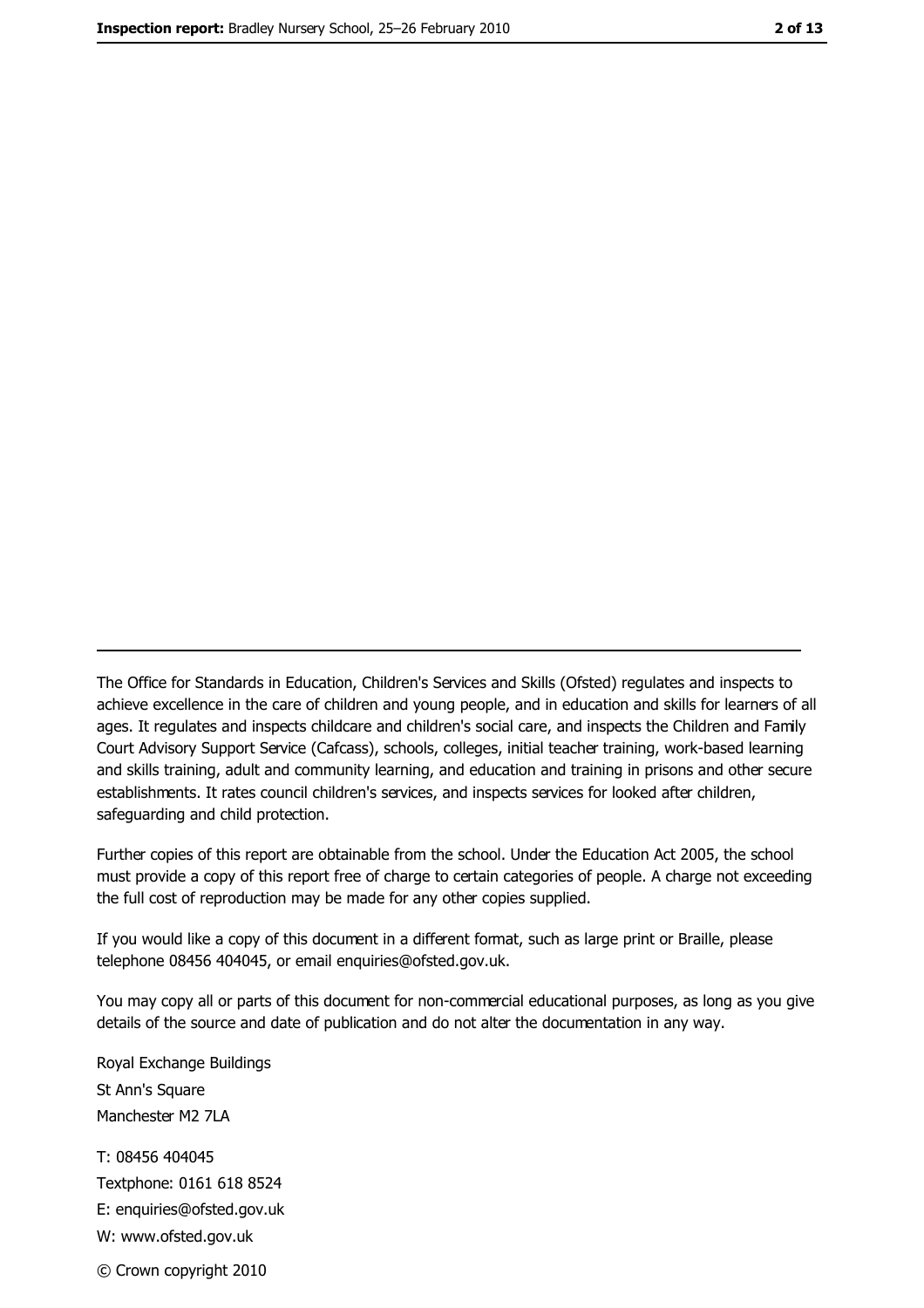# **Introduction**

This inspection was carried out by two additional inspectors. They observed 15 teaching sessions taught by 15 adults who teach in the school; approximately 60% of inspection time was spent looking at children's learning. Inspectors held meetings with governors and staff. They observed the school's work and looked at documents relating to safeguarding, the progress and attainment of children, the curriculum, the school's development plan and the way the school evaluates its own performance. The views of parents and carers, through 59 returned inspection questionnaires, and the views of staff were evaluated and reviewed.

The inspection team reviewed many aspects of the school's work. It looked in detail at the following:

- the attainment and progress of all groups of children in all the areas of learning  $\blacksquare$
- how effectively assessment is used to plan the next steps in children's learning  $\blacksquare$
- the breadth of opportunities children have to review and extend their learning  $\blacksquare$
- governors' involvement in evaluating the progress of community cohesion  $\blacksquare$
- the effectiveness of safeguarding.  $\blacksquare$

# Information about the school

Bradley Nursery School provides part-time education for children aged three to four years. The majority of children are of Pakistani heritage. Almost all these children are learning English as an additional language. A large majority of these children are at an early stage of learning to speak English. A small minority of children are of White British heritage. The proportion of children with special educational needs and/or disabilities is above average. The school has gained the Smile for Life dental award.

An early years children's centre, situated in the school's grounds, shares the outdoor facilities. This provision was subject to a separate inspection and the report can be found on the Ofsted website.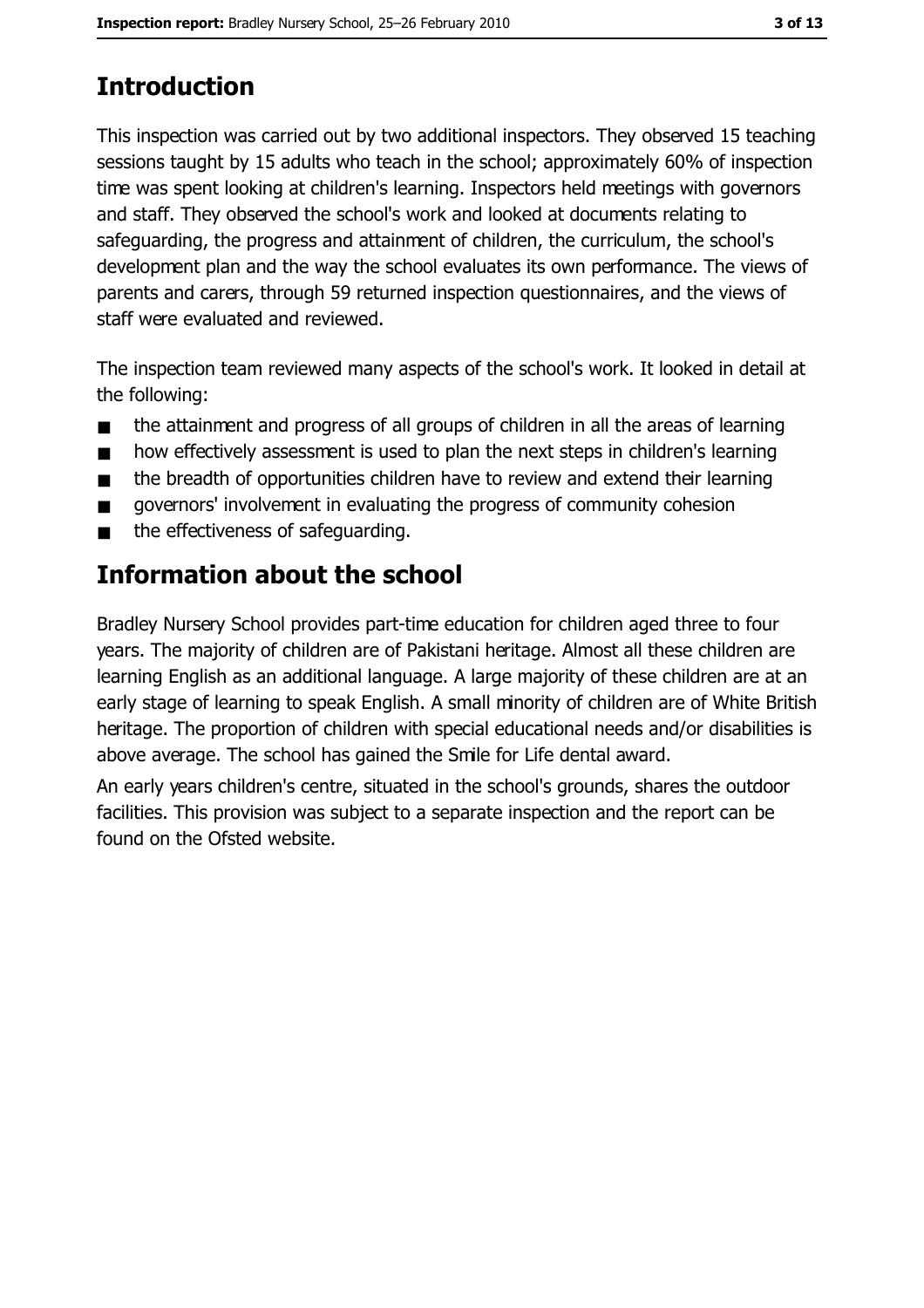Inspection grades: 1 is outstanding, 2 is good, 3 is satisfactory, and 4 is inadequate Please turn to the glossary for a description of the grades and inspection terms

# **Inspection judgements**

# Overall effectiveness: how good is the school?

## The school's capacity for sustained improvement

# **Main findings**

Standards of care and education are consistently excellent, staff are approachable and children are excited to get here every morning.' This view, expressed by one parent, is typical of the overwhelming majority of parents and carers who responded to the questionnaire. Inspection findings at the previous inspection agreed with these views and, indeed, since then the school has not only maintained but extended its outstanding status. The driving force in its success is outstanding leadership and teamwork which provide clear direction and promote an extremely strong desire from all adults for each child to succeed in learning while having fun.

Most children begin Nursery with skills at levels which are low for their age, particularly in their personal, social and communication skills. Home visits, pre-nursery induction sessions and bilingual support help adults to get to know the social and personal needs of individual children and their families extremely well. From their first days at school, not a moment is lost for children to explore, investigate and extend their learning as they rapidly become confident and independent learners. All adults carry out observations of children as they play and learn. Staff then use these very effectively to track children's progress and plan the next steps in their learning. A highly stimulating curriculum ensures that children make outstanding progress in their spiritual, moral, social and cultural development.

The school is extremely aware of its strengths and areas for development and has shown it takes purposeful action to tackle any issues. All adults are involved in a continual review and evaluation of progress in learning and in the quality of provision. This commitment illustrates very well the outstanding capacity that the school has to improve further. Outstanding partnerships with the local community and developing links with schools abroad provide children with first-hand experiences of the world in which they live. As a result, community cohesion is good. However, governors do not measure the impact of these strategies on children's knowledge and understanding.

# What does the school need to do to improve further?

- Further develop community cohesion by:  $\blacksquare$ 
	- involving governors more fully in measuring the impact of community cohesion on children's knowledge and understanding.

# **Outcomes for individuals and groups of children**

Children play together extremely harmoniously and behaviour is impeccable. The

1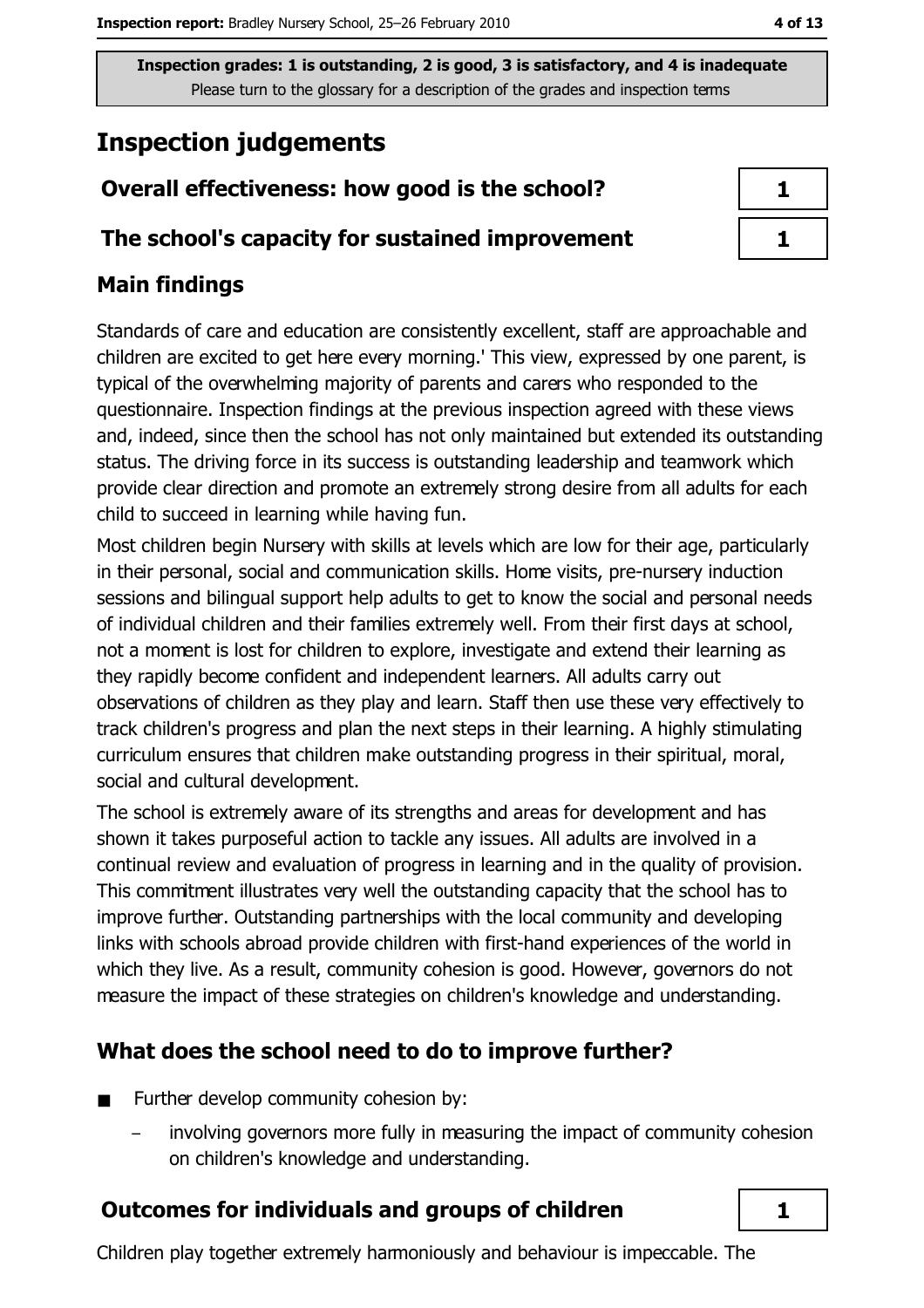#### Inspection grades: 1 is outstanding, 2 is good, 3 is satisfactory, and 4 is inadequate Please turn to the glossary for a description of the grades and inspection terms

constant peals of delight as children play are testament to the sheer enjoyment experienced by all. From the moment children arrive, exciting activities stimulate them to speak, listen and learn to get on with each other. They take a real hand in their own learning through a constant review of what they have learnt in play and what they can find out next to challenge and extend learning further. For instance, finding out from books and discussions the countries of origin of the fruit they prepare for snacks teaches them to understand differences and value the world in which they live.

Children are very keen to learn and achievement is good. All adults pay very close attention to children's individual needs and quickly identify those who may have additional learning needs or are more able and need to be challenged further. This precise matching of learning to needs ensures that all groups of children make outstanding progress. High priority is given to developing their English skills through well thought out speaking and listening activities.

Sharing the outdoor area with the children's centre fosters children's social and moral understanding as they learn to get along with and take care of those younger than themselves. Children are very involved in making their daily snacks of fruit and vegetables. This enables them to learn about the importance of leading healthy lifestyles. Children are confident to 'have a go' with adults constantly on hand to ensure that safety is secure without stifling independence. This is evident as children confidently chop off the tops of the strawberries, with an adult on hand to remind them of the safe use of knives. Such activities prepare them well for the future.

Progress is rapid in all areas of learning and for all groups of children, including those at an early stage of learning English as an additional language and those with special educational needs and/or disabilities. When they move to Reception, most children's skills are at levels in line with, and for a small minority above, those expected at this age. Attendance levels are broadly average. These reflect a range of childhood illnesses suffered by children at this age and the small minority of parents and carers who take extended holidays for family and religious reasons.

These are the grades for children's outcomes

| Outcomes for children in the Early Years Foundation Stage |  |
|-----------------------------------------------------------|--|
|-----------------------------------------------------------|--|

The grades for attainment and attendance are: 1 is high; 2 is above average; 3 is broadly average; and 4 is low.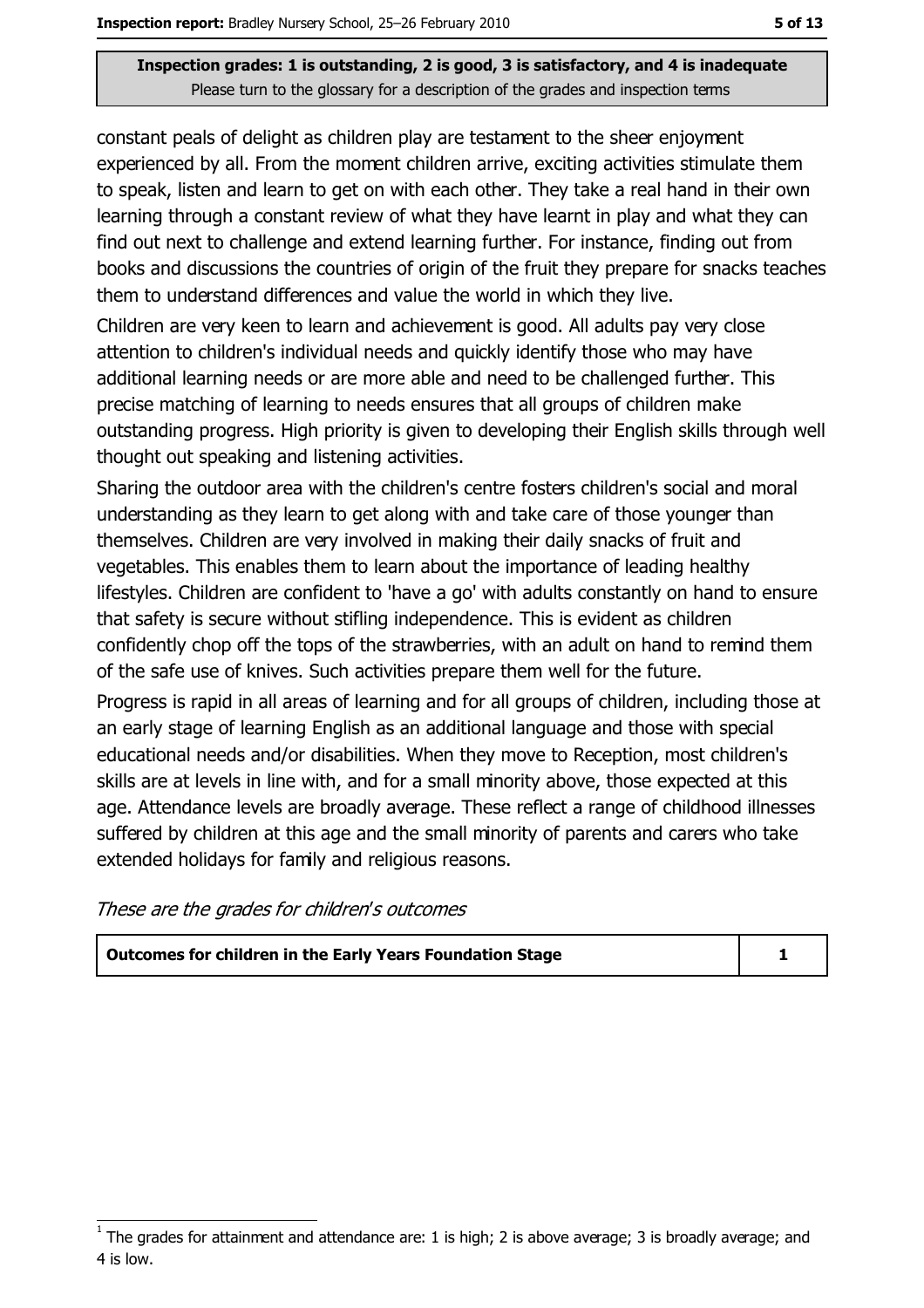| Inspection grades: 1 is outstanding, 2 is good, 3 is satisfactory, and 4 is inadequate<br>Please turn to the glossary for a description of the grades and inspection terms |   |  |
|----------------------------------------------------------------------------------------------------------------------------------------------------------------------------|---|--|
| Children's achievement and the extent to which they enjoy their learning                                                                                                   | 2 |  |
| Taking into account:<br>Children's attainment <sup>1</sup>                                                                                                                 | 3 |  |
| The quality of children's learning and their progress                                                                                                                      | 1 |  |
| The quality of learning for children with special educational needs and/or<br>disabilities and their progress                                                              | 1 |  |
| The extent to which children feel safe                                                                                                                                     |   |  |
| <b>Children's behaviour</b>                                                                                                                                                | 1 |  |
| The extent to which children adopt healthy lifestyles                                                                                                                      | 1 |  |
| The extent to which children contribute to the school and wider community                                                                                                  | 1 |  |
| The extent to which children develop skills that will contribute to their future<br>economic well-being                                                                    | 1 |  |
| Taking into account:<br>Children's attendance <sup>1</sup>                                                                                                                 |   |  |
| The extent of children's spiritual, moral, social and cultural development                                                                                                 | 1 |  |

### How effective is the provision?

Children make excellent progress in all areas of learning because adults pay meticulous attention to each child's personal and social needs. This results in happy, secure children with a thirst for knowledge and enjoyment in learning. Observations and assessment procedures are carried out regularly and each key worker logs them in individuals' learning journeys. These are shared with parents and carers, on a regular basis, to keep them up to date with the progress their children make. Adults are extremely skilled at extending children's speaking, listening and thinking skills through thoughtful questioning. For instance, a topic on pets led to the setting up of a 'vet's clinic'. The adult on hand extended children's language and thinking skills as they chatted to one another about the medical needs of their sick pets and discussed what was needed to improve the health of the animals. Activities such as watching baby chicks and butterflies hatch give children a real purpose to speak and write, accompanied by a deep appreciation of the world around them.

The highly creative curriculum presented both indoors and in the exciting outdoors environment provides children with tremendous opportunities to investigate and explore continually. Come rain or shine, children investigate with avid curiosity, fun and laughter as they, for instance, play 'hide and seek' or search in the beach role play area for the pirates' lost coins and treasure. Such activities contribute to the outstanding progress children make in their personal, physical, creative and problem-solving skills. Information and communication technology skills develop well with excellent opportunities for mathematical and language acquisition readily available. Adults know and care for the children exceptionally well. 'There is always someone on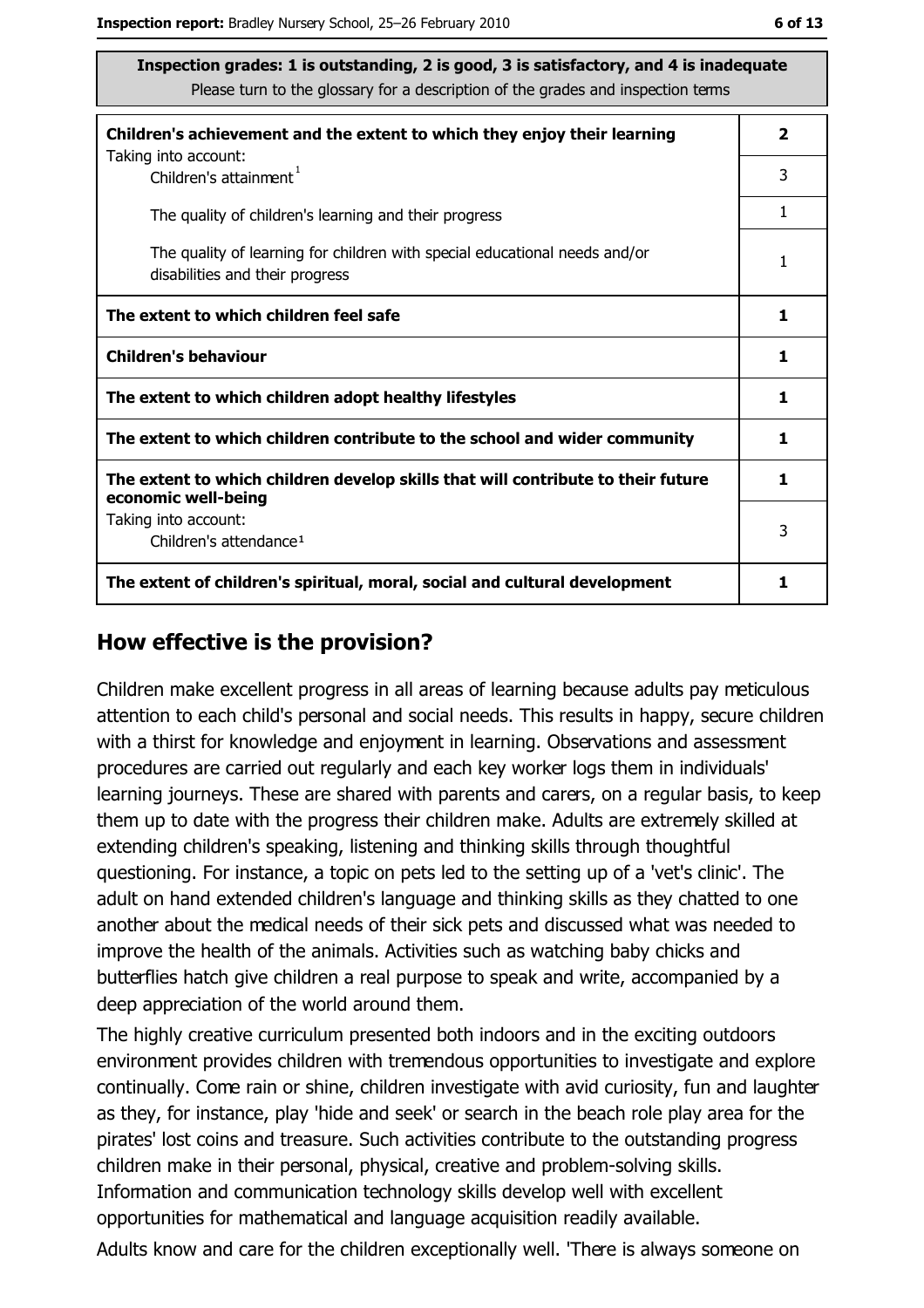Inspection grades: 1 is outstanding, 2 is good, 3 is satisfactory, and 4 is inadequate Please turn to the glossary for a description of the grades and inspection terms

hand to listen' and, 'Staff have contributed to my child being an open and confident three-year-old', are typical of parents' and carers' positive views. Close teamwork and review of learning by children and adults ensure that progress is continuous and rapid. Well thought out support is provided, from expertise within the school and from the excellent links established with external health agencies for those children with special educational need and/or disabilities. Within key worker groups, adults attend to the learning needs of a small group of children, matching activities extremely well to each child's interests and level of skills. The school works extremely hard with parents and carers to improve attendance levels.

| These are the grades for the quality of provision |  |  |  |  |  |  |
|---------------------------------------------------|--|--|--|--|--|--|
|---------------------------------------------------|--|--|--|--|--|--|

| The quality of provision in the Early Years Foundation Stage                                                  |  |
|---------------------------------------------------------------------------------------------------------------|--|
| The quality of teaching                                                                                       |  |
| Taking into account:<br>The use of assessment to support learning                                             |  |
| The extent to which the curriculum meets children's needs, including, where<br>relevant, through partnerships |  |
| The effectiveness of care, guidance and support                                                               |  |

## How effective are leadership and management?

The headteacher's enthusiasm, drive and commitment have been 'caught' by all adults who work in this inspirational school. Teamwork, support and respect for children and adults alike are reflected in a strong commitment to equality and diversity. This celebrates and extends the particular qualities of individual children and their families exceptionally well. Purposeful personal reflection by all adults of the quality of their teaching, continual opportunities for professional development and taking part in peer assessments ensure that monitoring and evaluation of practice are open and built into the school's development extremely well. Outstanding links with parents and carers ensure that the personal needs of the children are met well. Excellent partnerships within the local community extend opportunities for children to develop their knowledge of the world in which they live. Resources are well deployed and the school provides outstanding value for money. Exemplary safeguarding procedures which are central to all the school does contribute very effectively to children feeling extremely safe and enjoying school immensely. The school promotes community cohesion well in terms of informing children of cultural and religious diversity. However, although governors support and challenge the leadership effectively in most areas, they are not fully involved in measuring the impact of community cohesion links on children's learning.

These are the grades for leadership and management

The effectiveness of leadership and management in the Early Years Foundation **Stage** 

 $\mathbf{1}$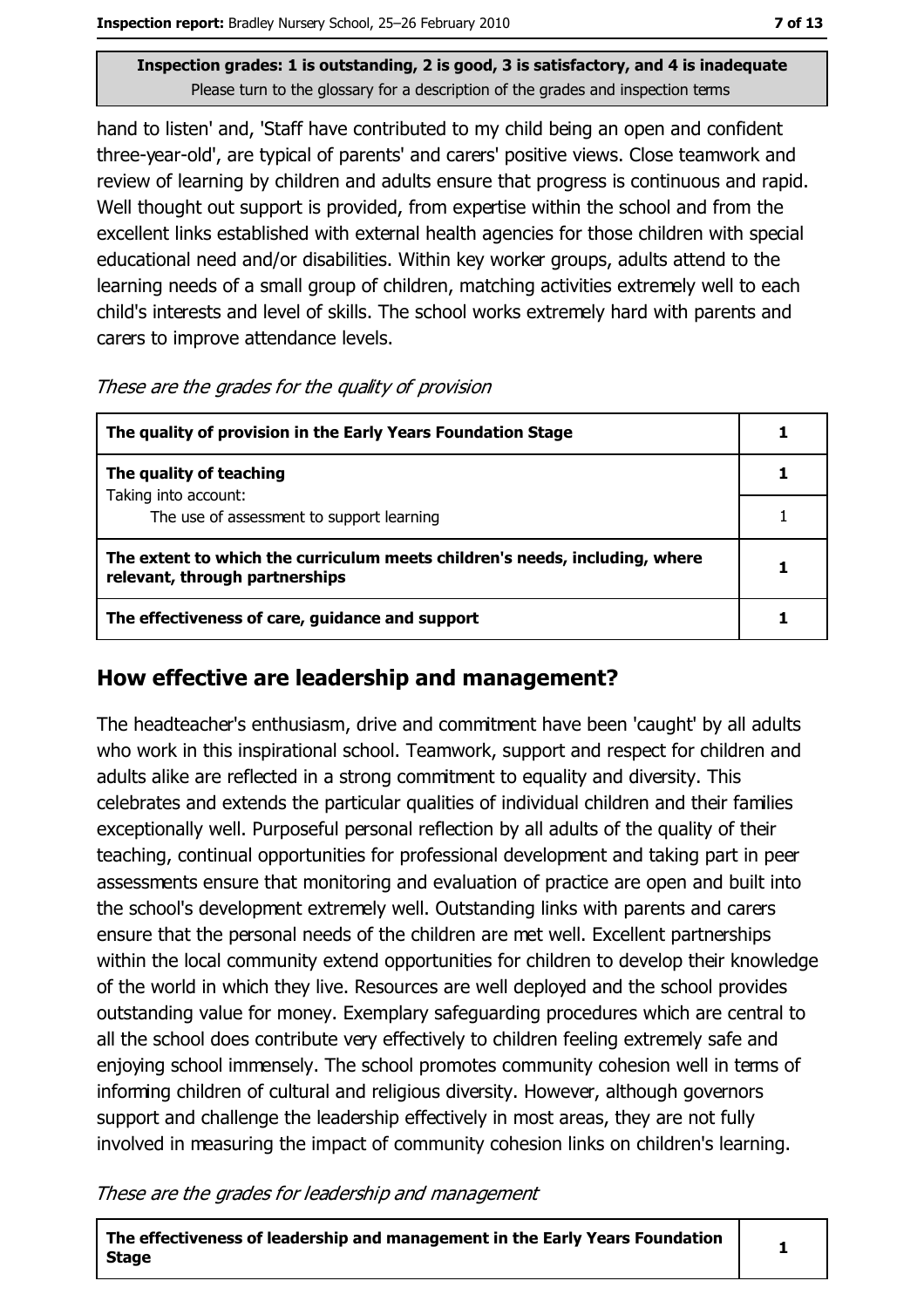| Inspection grades: 1 is outstanding, 2 is good, 3 is satisfactory, and 4 is inadequate<br>Please turn to the glossary for a description of the grades and inspection terms |                         |  |
|----------------------------------------------------------------------------------------------------------------------------------------------------------------------------|-------------------------|--|
| The effectiveness of leadership and management in embedding ambition and<br>driving improvement                                                                            | 1                       |  |
| Taking into account:<br>The leadership and management of teaching and learning                                                                                             | 1                       |  |
| The effectiveness of the governing body in challenging and supporting the<br>school so that weaknesses are tackled decisively and statutory responsibilities<br>met        | $\overline{\mathbf{2}}$ |  |
| The effectiveness of the school's engagement with parents and carers                                                                                                       | 1                       |  |
| The effectiveness of partnerships in promoting learning and well-being                                                                                                     | 1                       |  |
| The effectiveness with which the school promotes equality of opportunity and<br>tackles discrimination                                                                     | 1                       |  |
| The effectiveness of safeguarding procedures                                                                                                                               | 1                       |  |
| The effectiveness with which the school promotes community cohesion                                                                                                        | $\mathcal{P}$           |  |
| The effectiveness with which the school deploys resources to achieve value for<br>money                                                                                    | 1                       |  |

## **Views of parents and carers**

Almost all of the 59 parents and carers who replied to the questionnaire are very content with the quality of education and care provided. Comments include, 'Staff are wonderful and my child loves nursery,' and again, 'Parents and the receiving primary schools are equally praising of the nursery's role in preparing children for the next stage of their education.' The inspectors found no reason to disagree with these views.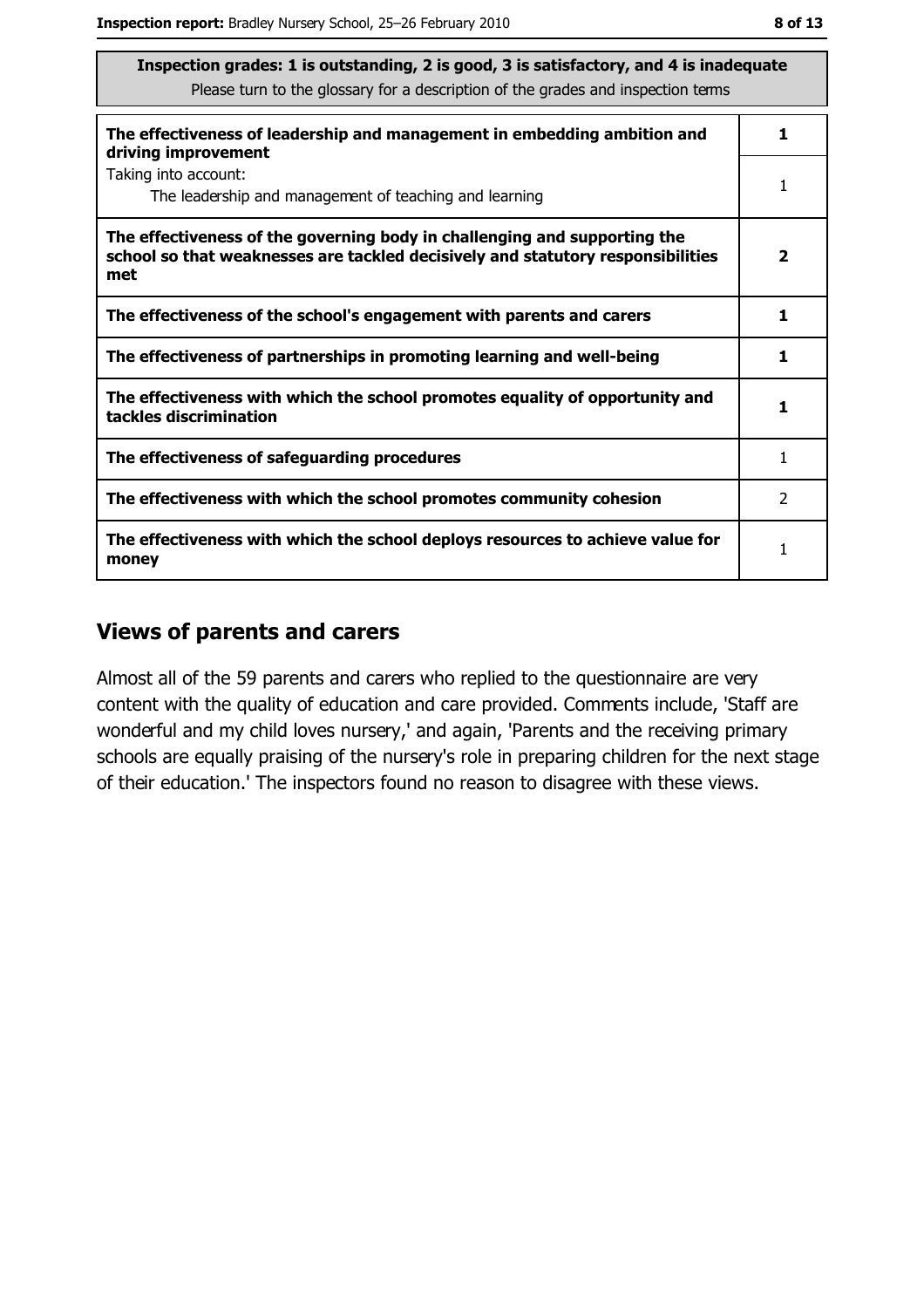## Responses from parents and carers to Ofsted's questionnaire

Ofsted invited all the registered parents and carers of pupils registered at Bradley Nursery School to complete a questionnaire about their views of the school.

In the questionnaire, parents and carers were asked to record how strongly they agreed with 13 statements about the school.

The inspector received 59 completed questionnaires by the end of the on-site inspection. In total, there are 140 pupils registered at the school.

| <b>Statements</b>                                                                                                                                                                                                                                       | <b>Agree</b> | <b>Strongly</b> | <b>Strongly</b><br><b>Disagree</b><br><b>Agree</b><br>disagree |               |                |                |                |                  |
|---------------------------------------------------------------------------------------------------------------------------------------------------------------------------------------------------------------------------------------------------------|--------------|-----------------|----------------------------------------------------------------|---------------|----------------|----------------|----------------|------------------|
|                                                                                                                                                                                                                                                         | <b>Total</b> | $\frac{1}{2}$   | <b>Total</b>                                                   | $\frac{0}{0}$ | <b>Total</b>   | $\frac{0}{0}$  | <b>Total</b>   | $\frac{1}{2}$    |
| My child enjoys school                                                                                                                                                                                                                                  | 52           | 72              | 20                                                             | 28            | $\mathbf 0$    | 0              | 0              | 0                |
| The school keeps my child<br>safe                                                                                                                                                                                                                       | 51           | 71              | 20                                                             | 28            | $\mathbf 0$    | 0              | 0              | 0                |
| The school informs me<br>about my child's progress                                                                                                                                                                                                      | 38           | 53              | 29                                                             | 40            | 5              | $\overline{7}$ | 0              | 0                |
| My child is making enough<br>progress at this school                                                                                                                                                                                                    | 39           | 54              | 31                                                             | 43            | 0              | 0              | 0              | 0                |
| The teaching is good at this<br>school                                                                                                                                                                                                                  | 42           | 58              | 29                                                             | 40            | $\mathbf{1}$   | $\mathbf{1}$   | 0              | 0                |
| The school helps me to<br>support my child's learning                                                                                                                                                                                                   | 37           | 51              | 31                                                             | 43            | $\overline{4}$ | 6              | 0              | $\mathbf 0$      |
| The school helps my child to<br>have a healthy lifestyle                                                                                                                                                                                                | 40           | 56              | 31                                                             | 43            | $\mathbf 0$    | 0              | 0              | 0                |
| The school makes sure that<br>my child is well prepared for<br>the future (for example<br>changing year group,<br>changing school, and for<br>children who are finishing<br>school, entering further or<br>higher education, or<br>entering employment) | 32           | 44              | 36                                                             | 50            | $\mathbf 0$    | 0              | $\mathbf 0$    | $\boldsymbol{0}$ |
| The school meets my child's<br>particular needs                                                                                                                                                                                                         | 34           | 47              | 35                                                             | 49            | $\mathbf{1}$   | $\mathbf{1}$   | $\Omega$       | $\boldsymbol{0}$ |
| The school deals effectively<br>with unacceptable behaviour                                                                                                                                                                                             | 36           | 50              | 33                                                             | 46            | $\mathbf 0$    | 0              | 0              | $\mathbf 0$      |
| The school takes account of<br>my suggestions and<br>concerns                                                                                                                                                                                           | 37           | 51              | 32                                                             | 44            | $\mathbf 0$    | 0              | 0              | $\boldsymbol{0}$ |
| The school is led and<br>managed effectively                                                                                                                                                                                                            | 46           | 64              | 24                                                             | 33            | $\mathbf 0$    | 0              | $\mathbf 0$    | 0                |
| Overall, I am happy with my<br>child's experience at this<br>school                                                                                                                                                                                     | 47           | 65              | 22                                                             | 31            | $\pmb{0}$      | 0              | $\overline{2}$ | 3                |

The table above summarises the responses that parents and carers made to each statement. The percentages indicate the proportion of parents and carers giving that response out of the total number of completed questionnaires. Where one or more parents and carers chose not to answer a particular question, the percentages will not add up to 100%.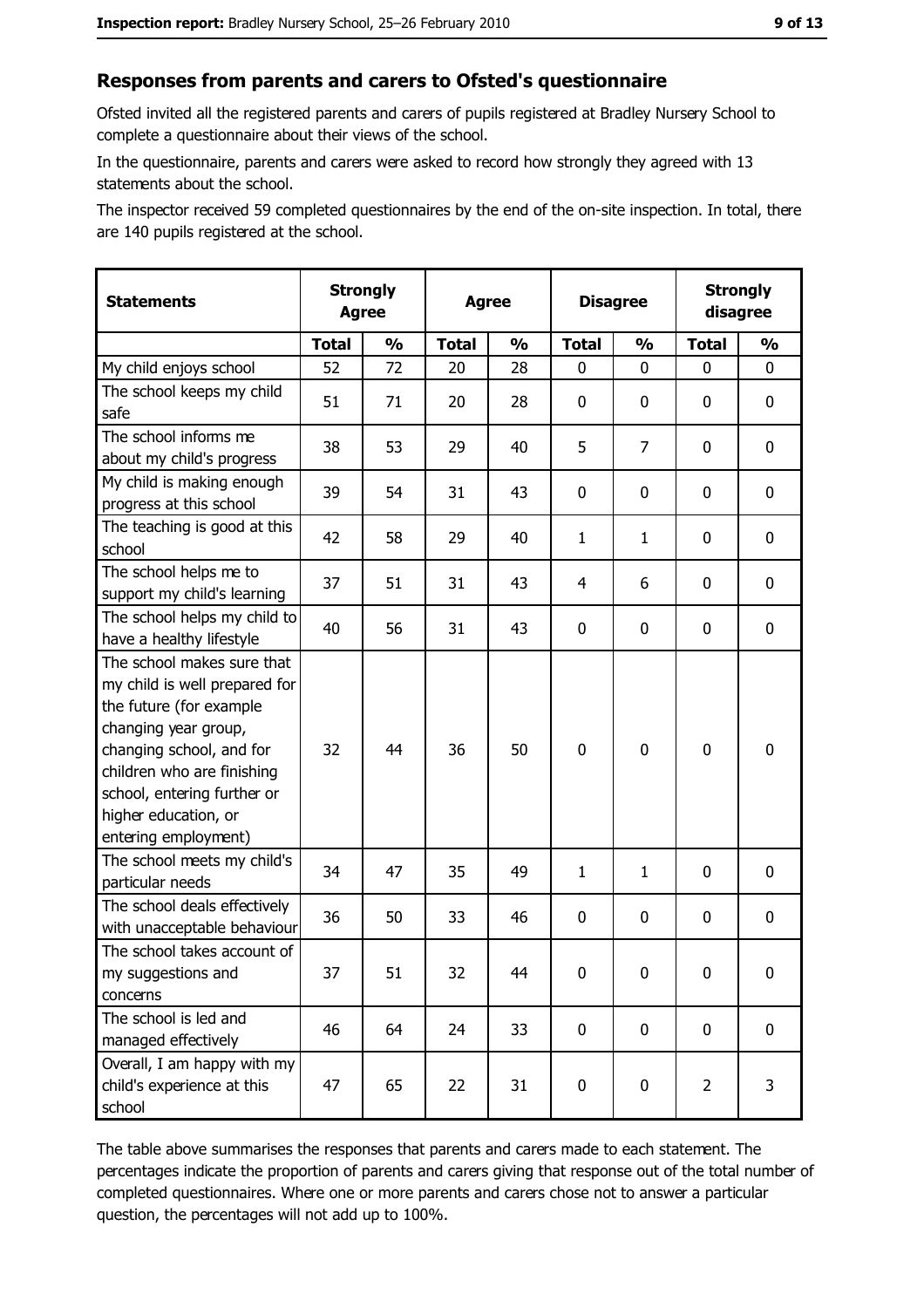# Glossary

| Grade   | <b>Judgement</b> | <b>Description</b>                                                                                                                                                                                                                |
|---------|------------------|-----------------------------------------------------------------------------------------------------------------------------------------------------------------------------------------------------------------------------------|
| Grade 1 | Outstanding      | These features are highly effective. An oustanding<br>school provides exceptionally well for its children's<br>needs.                                                                                                             |
| Grade 2 | Good             | These are very positive features of a school. A school<br>that is good is serving its children well.                                                                                                                              |
| Grade 3 | Satisfactory     | These features are of reasonable quality. A satisfactory<br>school is providing adequately for its children.                                                                                                                      |
| Grade 4 | Inadequate       | These features are not of an acceptable standard. An<br>inadequate school needs to make significant<br>improvement in order to meet the needs of its children.<br>Ofsted inspectors will make further visits until it<br>improves |

# What inspection judgements mean

## Overall effectiveness of schools inspected between September 2007 and July 2008

|                       | Overall effectiveness judgement (percentage of<br>schools) |      |                     |                   |  |  |
|-----------------------|------------------------------------------------------------|------|---------------------|-------------------|--|--|
| <b>Type of school</b> | <b>Outstanding</b>                                         | Good | <b>Satisfactory</b> | <b>Inadequate</b> |  |  |
| Nursery schools       | 39                                                         | 58   | 3                   | 0                 |  |  |
| Primary schools       | 13                                                         | 50   | 33                  | 4                 |  |  |
| Secondary schools     | 17                                                         | 40   | 34                  | 9                 |  |  |
| Sixth forms           | 18                                                         | 43   | 37                  | $\overline{2}$    |  |  |
| Special schools       | 26                                                         | 54   | 18                  | $\overline{2}$    |  |  |
| Pupil referral units  | 7                                                          | 55   | 30                  | 7                 |  |  |
| All schools           | 15                                                         | 49   | 32                  | 5                 |  |  |

New school inspection arrangements were introduced on 1 September 2009. This means that inspectors now make some additional judgements that were not made previously.

The data in the table above were reported in The Annual Report of Her Majesty's Chief Inspector of Education, Children's Services and Skills 2007/08.

Percentages are rounded and do not always add exactly to 100. Secondary school figures include those that have sixth forms, and sixth form figures include only the data specifically for sixth form inspection judgements.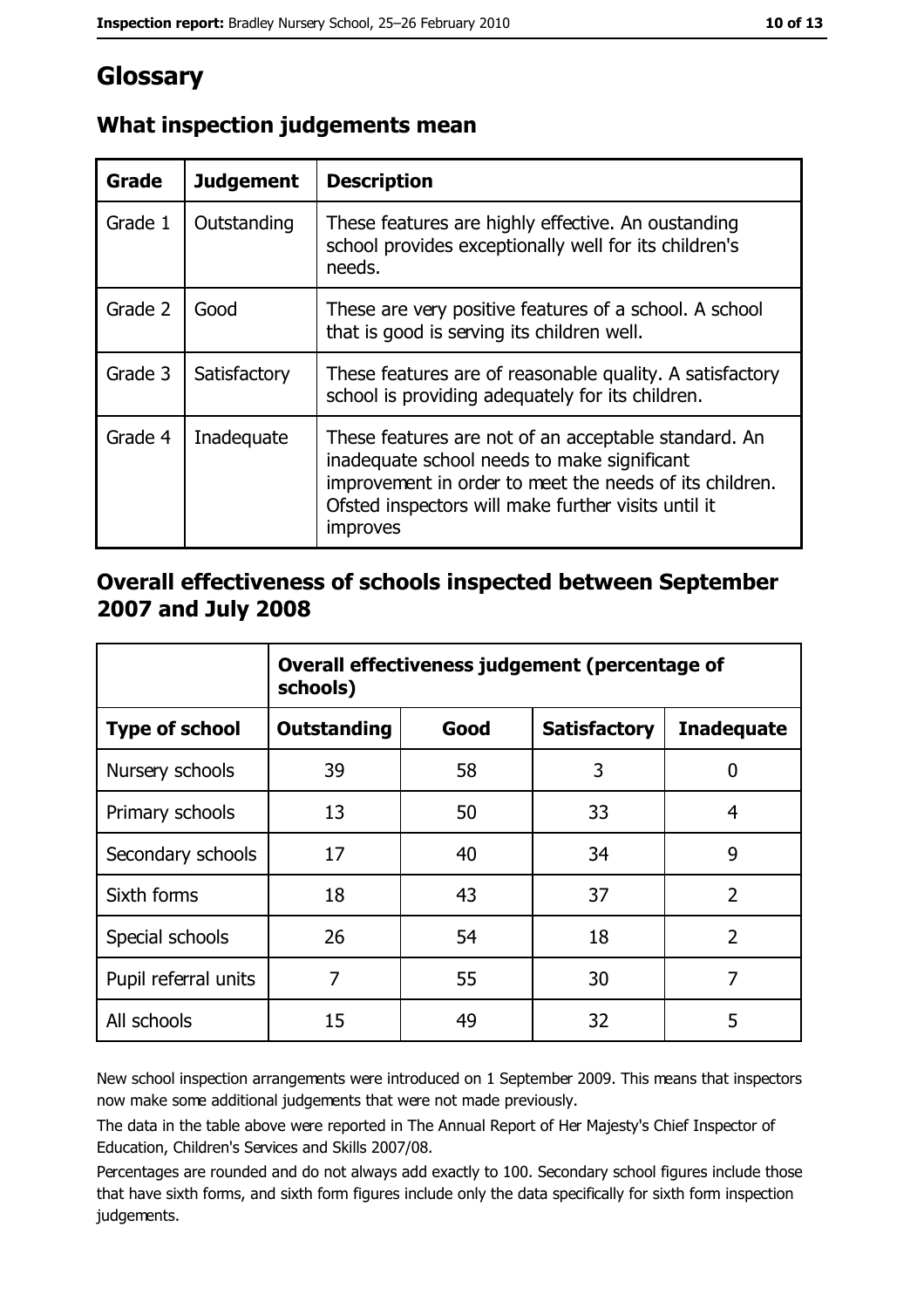# **Common terminology used by inspectors**

| Achievement:               | the progress and success of a child in their<br>learning and development.                                                                                                                                                                                                                                                                                                                                        |
|----------------------------|------------------------------------------------------------------------------------------------------------------------------------------------------------------------------------------------------------------------------------------------------------------------------------------------------------------------------------------------------------------------------------------------------------------|
| Attainment:                | in other phases of school, for example<br>primary schools, attainment is the<br>standard of the pupils' work shown by test<br>and examination results and in lessons.<br>However, there is no national average for<br>three- and four-year-olds. Therefore, in<br>inspections of nursery schools, inspectors<br>take account of expectations in the<br>age-related bands of the Early Years<br>Foundation Stage. |
| Capacity to improve:       | the proven ability of the school to<br>continue improving. Inspectors base this<br>judgement on what the school has<br>accomplished so far and on the quality of<br>its systems to maintain improvement.                                                                                                                                                                                                         |
| Leadership and management: | the contribution of all the staff with<br>responsibilities, not just the headteacher,<br>to identifying priorities, directing and<br>motivating staff and running the school.                                                                                                                                                                                                                                    |
| Learning:                  | how well children acquire knowledge,<br>develop their understanding, learn and<br>practise skills and are developing their<br>competence as learners.                                                                                                                                                                                                                                                            |
| Overall effectiveness:     | inspectors form a judgement on a school's<br>overall effectiveness based on the findings<br>from their inspection of the school. The<br>following judgements, in particular,<br>influence what the overall effectiveness<br>judgement will be.                                                                                                                                                                   |
|                            | The school's capacity for sustained<br>improvement.<br>Outcomes for individuals and groups<br>of children.<br>The quality of teaching.<br>The extent to which the curriculum<br>meets children's needs, including<br>where relevant, through partnerships.<br>The effectiveness of care, guidance<br>and support.                                                                                                |
| Progress:                  | the rate at which children are learning in<br>nursery sessions and over longer periods<br>of time.                                                                                                                                                                                                                                                                                                               |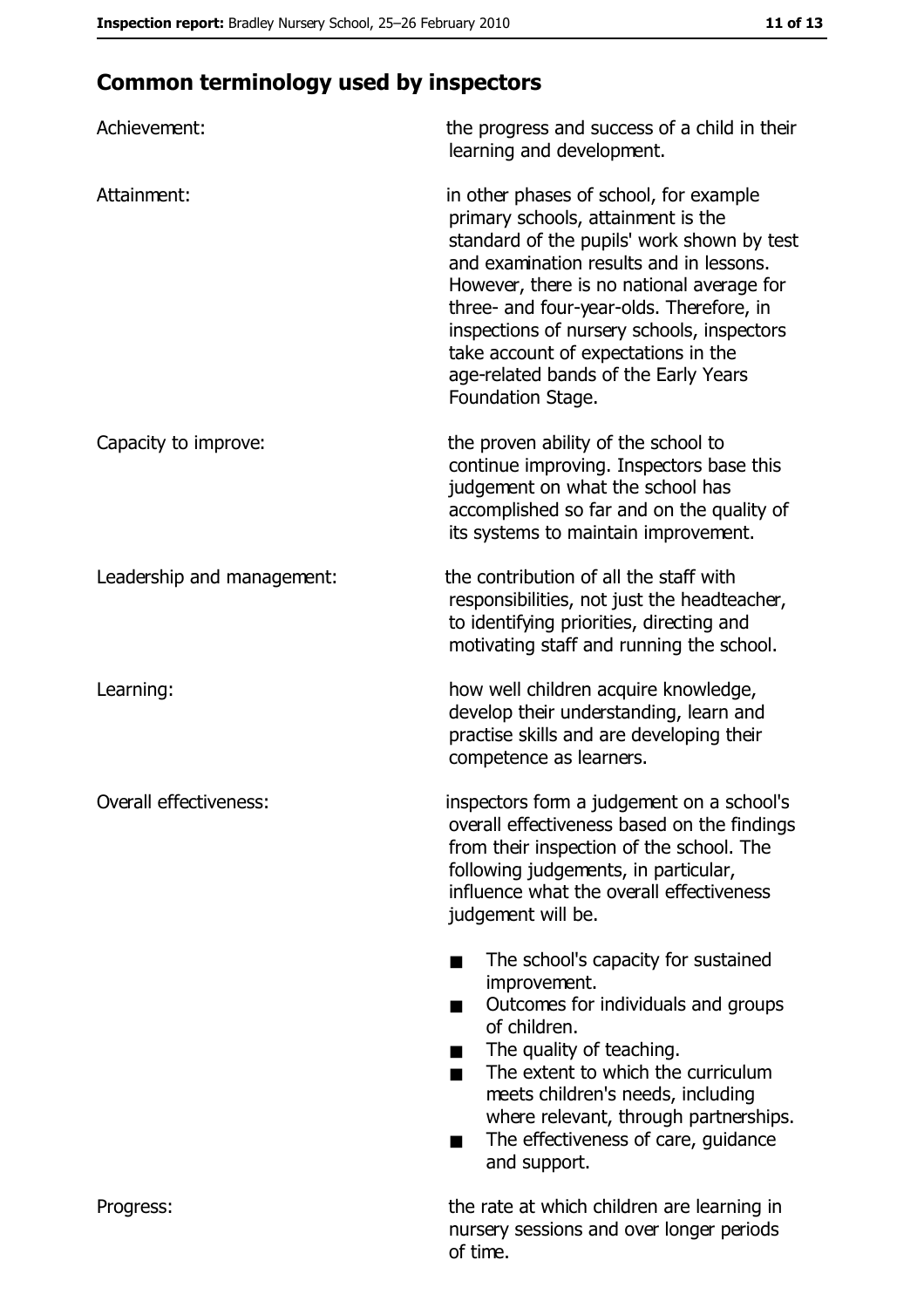This letter is provided for the school, parents and carers to share with their children. It describes Ofsted's main findings from the inspection of their school.



01 March 2010

Dear Children

Inspection of Bradley Nursery School, Nelson, BB9 7QH

Thank you all for making my visit to your happy nursery so enjoyable. It was wonderful to see how eager you are to learn about all kinds of new things and that your behaviour is outstanding. I was very pleased at how much you can do by yourselves  $-$  without any help from adults.

I loved watching you learn while you played. I especially liked seeing you play together, for instance playing and sharing outdoors with the younger children from the children's centre or working with your headteacher discovering how far your snacks had travelled to get to your nursery school. You have great fun both indoors and outdoors and are very busy all the time, finding out new things. All this fun and hard work mean that, by the time you move into Reception, you have learnt many new skills in speaking, listening and how to solve problems which will help you as you grow older.

You go to an outstanding nursery school. Your special adults take extremely good care of you to help you to keep safe but they still let you try things out for yourselves. When I listened to you, all I could hear were your happy chattering voices as you worked and played together. Your parents and carers agree that everyone works very hard to make things fun and enjoyable for you.

Your nursery school is led and managed extremely well and the headteacher and other adults are always looking for ways to make it even better. I have asked the governors to find out just how much you know and remember about the links you have with others in your community. I hope you continue to have a lovely time.

Yours sincerely Mrs Clare Henderson Lead Inspector